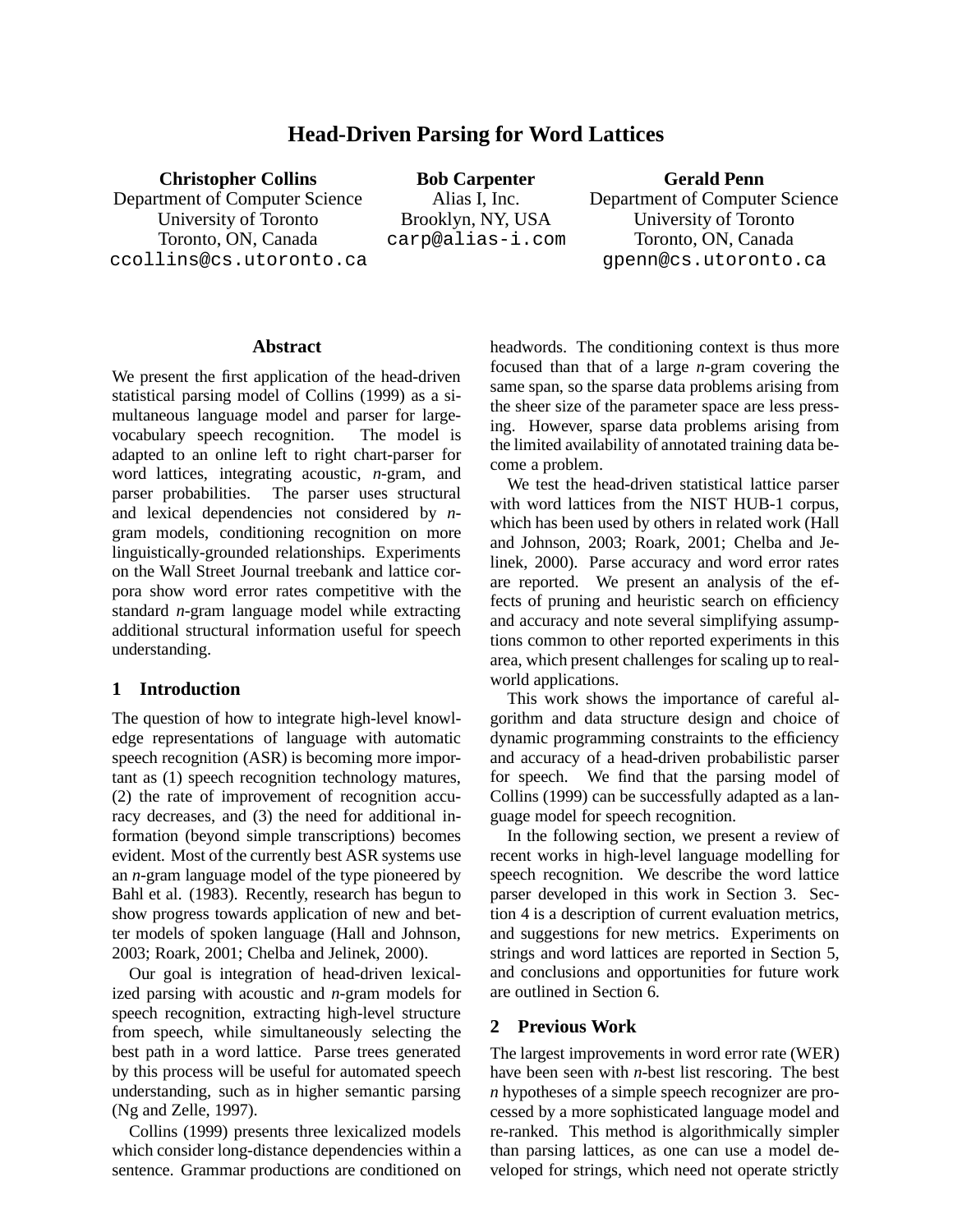left to right. However, we confirm the observation of (Ravishankar, 1997; Hall and Johnson, 2003) that parsing word lattices saves computation time by only parsing common substrings once.

Chelba (2000) reports WER reduction by rescoring word lattices with scores of a structured language model (Chelba and Jelinek, 2000), interpolated with trigram scores. Word predictions of the structured language model are conditioned on the two previous phrasal heads not yet contained in a bigger constituent. This is a computationally intensive process, as the dependencies considered can be of arbitrarily long distances. All possible sentence prefixes are considered at each extension step.

Roark (2001) reports on the use of a lexicalized probabilistic top-down parser for word lattices, evaluated both on parse accuracy and WER. Our work is different from Roark (2001) in that we use a bottom-up parsing algorithm with dynamic programming based on the parsing model II of Collins (1999).

Bottom-up chart parsing, through various forms of extensions to the CKY algorithm, has been applied to word lattices for speech recognition (Hall and Johnson, 2003; Chappelier and Rajman, 1998; Chelba and Jelinek, 2000). Full acoustic and *n*-best lattices filtered by trigram scores have been parsed. Hall and Johnson (2003) use a best-first probabilistic context free grammar (PCFG) to parse the input lattice, pruning to a set of *local trees* (candidate partial parse trees), which are then passed to a version of the parser of Charniak (2001) for more refined parsing. Unlike (Roark, 2001; Chelba, 2000), Hall and Johnson (2003) achieve improvement in WER over the trigram model without interpolating its lattice parser probabilities directly with trigram probabilities.

# **3 Word Lattice Parser**

Parsing models based on headword dependency relationships have been reported, such as the structured language model of Chelba and Jelinek (2000). These models use much less conditioning information than the parsing models of Collins (1999), and do not provide Penn Treebank format parse trees as output. In this section we outline the adaptation of the Collins (1999) parsing model to word lattices.

The intended action of the parser is illustrated in Figure 1, which shows parse trees built directly upon a word lattice.

#### **3.1 Parameterization**

The parameterization of model II of Collins (1999) is used in our word lattice parser. Parameters are



Figure 1: Example of a partially-parsed word lattice. Different paths through the lattice are simultaneously parsed. The example shows two final parses, one of low probability  $(S^*)$  and one of high probability (*S*).

maximum likelihood estimates of conditional probabilities — the probability of some event of interest (*e.g.*, a left-modifier attachment) given a context (*e.g.*, parent non-terminal, distance, headword). One notable difference between the word lattice parser and the original implementation of Collins (1999) is the handling of part-of-speech (POS) tagging of unknown words (words seen fewer than 5 times in training). The conditioning context of the parsing model parameters includes POS tagging. Collins (1999) falls back to the POS tagging of Ratnaparkhi (1996) for words seen fewer than 5 times in the training corpus. As the tagger of Ratnaparkhi (1996) cannot tag a word lattice, we cannot back off to this tagging. We rely on the tag assigned by the parsing model in all cases.

Edges created by the bottom-up parsing are assigned a score which is the product of the inside and outside probabilities of the Collins (1999) model.

#### **3.2 Parsing Algorithm**

The algorithm is a variation of probabilistic online, bottom-up, left-to-right Cocke-Kasami-Younger parsing similar to Chappelier and Rajman (1998).

Our parser produces trees (bottom-up) in a rightbranching manner, using unary extension and binary adjunction. Starting with a proposed headword, left modifiers are added first using right-branching, then right modifiers using left-branching.

Word lattice edges are iteratively added to the agenda. Complete closure is carried out, and the next word edge is added to the agenda. This process is repeated until all word edges are read from the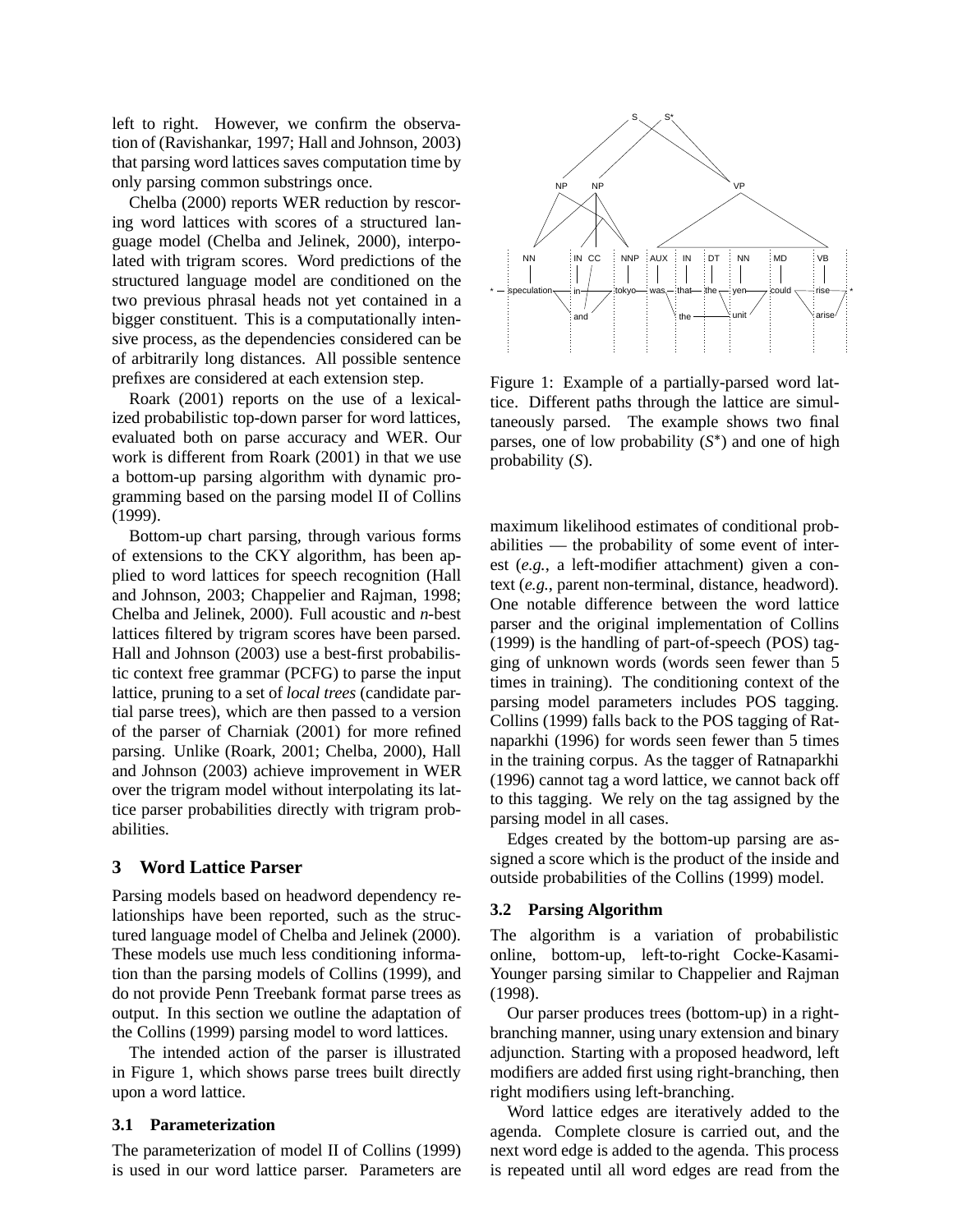lattice, and at least one complete parse is found.

Edges are each assigned a score, used to rank parse candidates. For parsing of strings, the score for a chart edge is the product of the scores of any child edges and the score for the creation of the new edge, as given by the model parameters. This score, defined solely by the parsing model, will be referred to as the *parser score*. The total score for chart edges for the lattice parsing task is a combination of the parser score, an acoustic model score, and a trigram model score. Scaling factors follow those of (Chelba and Jelinek, 2000; Roark, 2001).

### **3.3 Smoothing and Pruning**

The parameter estimation techniques (smoothing and back-off) of Collins (1999) are reimplemented.

Additional techniques are required to prune the search space of possible parses, due to the complexity of the parsing algorithm and the size of the word lattices. The main technique we employ is a variation of the beam search of Collins (1999) to restrict the chart size by excluding low probability edges. The total score (combined acoustic and language model scores) of candidate edges are compared against edge with the same span and category. Proposed edges with score outside the beam are not added to the chart. The drawback to this process is that we can no longer guarantee that a model-optimal solution will be found. In practice, these heuristics have a negative effect on parse accuracy, but the amount of pruning can be tuned to balance relative time and space savings against precision and recall degradation (Collins, 1999). Collins  $(1999)$  uses a fixed size beam  $(10,000)$ . We experiment with several variable beam  $(\hat{b})$  sizes, where the beam is some function of a base beam (*b*) and the edge *width* (the number of terminals dominated by an edge). The base beam starts at a low beam size and increases iteratively by a specified increment if no parse is found. This allows parsing to operate quickly (with a minimal number of edges added to the chart). However, if many iterations are required to obtain a parse, the utility of starting with a low beam and iterating becomes questionable (Goodman, 1997). The base beam is limited to control the increase in the chart size. The selection of the base beam, beam increment, and variable beam function is governed by the familiar speed/accuracy trade-off.<sup>1</sup> The variable beam function found to allow fast convergence with minimal loss of accuracy is:

$$
\hat{b} = \frac{b}{\log((w+2)/2)}\tag{1}
$$

Charniak et al. (1998) introduce *overparsing* as a technique to improve parse accuracy by continuing parsing after the first complete parse tree is found. The technique is employed by Hall and Johnson (2003) to ensure that early stages of parsing do not strongly bias later stages. We adapt this idea to a single stage process. Due to the restrictions of beam search and thresholds, the first parse found by the model may not be the model optimal parse (*i.e.*, we cannot guarantee best-first search). We therefore employ a form of overparsing — once a complete parse tree is found, we further extend the base beam by the beam increment and parse again. We continue this process as long as extending the beam results in an improved best parse score.

# **4 Expanding the Measures of Success**

Given the task of simply generating a transcription of speech, WER is a useful and direct way to measure language model quality for ASR. WER is the count of incorrect words in hypothesis *W*ˆ per word in the true string *W*. For measurement, we must assume prior knowledge of *W* and the best *alignment* of the reference and hypothesis strings.<sup>2</sup> Errors are categorized as insertions, deletions, or substitutions.

Word Error Rate =

\n
$$
100 \frac{\text{Insertions} + \text{Substitutions} + \text{Deletions}}{\text{Total Words in Correct Transfer}} \tag{2}
$$

It is important to note that most models — Mangu et al. (2000) is an innovative exception — minimize *sentence error*. Sentence error rate is the percentage of sentences for which the proposed utterance has at least one error. Models (such as ours) which optimize prediction of test sentences *W<sup>t</sup>* , generated by the source, minimize the sentence error. Thus even though WER is useful practically, it is formally not the appropriate measure for the commonly used language models. Unfortunately, as a practical measure, sentence error rate is not as useful — it is not as fine-grained as WER.

Perplexity is another measure of language model quality, measurable independent of ASR performance (Jelinek, 1997). Perplexity is related to the entropy of the source model which the language model attempts to estimate.

These measures, while informative, do not capture success of extraction of high-level information from speech. Task-specific measures should be used in tandem with extensional measures such as perplexity and WER. Roark (2002), when reviewing

<sup>&</sup>lt;sup>1</sup>Details of the optimization can be found in Collins (2004).

<sup>2</sup>SCLITE (http://www.nist.gov/speech/ tools/) by NIST is the most commonly used alignment tool.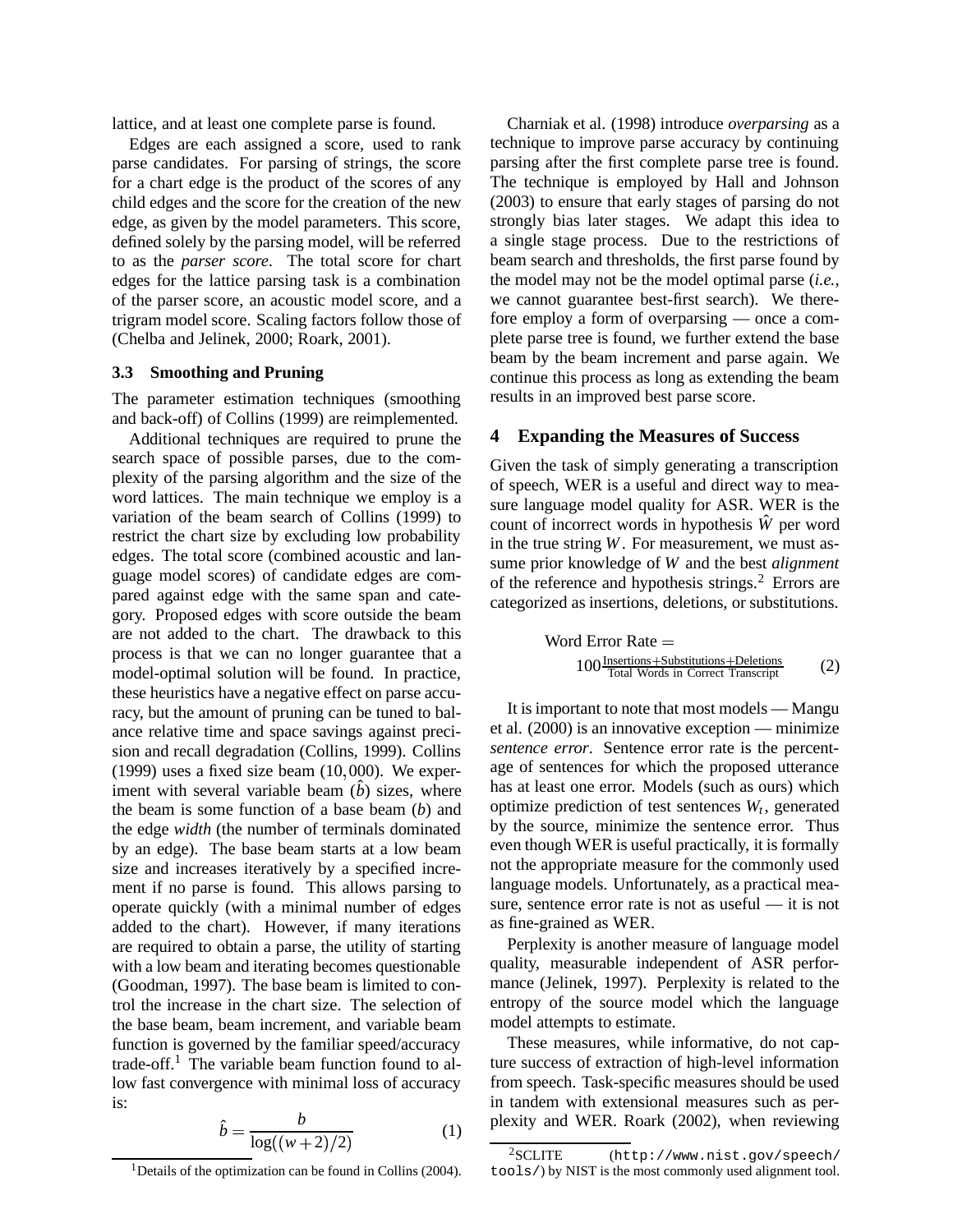parsing for speech recognition, discusses a modelling trade-off between producing parse trees and producing strings. Most models are evaluated either with measures of success for parsing or for word recognition, but rarely both. Parsing models are difficult to implement as word-predictive language models due to their complexity. Generative random sampling is equally challenging, so the parsing correlate of perplexity is not easy to measure. Traditional (*i.e.*, *n*-gram) language models do not produce parse trees, so parsing metrics are not useful. However, Roark (2001) argues for using parsing metrics, such as labelled precision and recall,<sup>3</sup> along with WER, for parsing applications in ASR. Weighted WER (Weber et al., 1997) is also a useful measurement, as the most often ill-recognized words are short, closed-class words, which are not as important to speech understanding as phrasal head words. We will adopt the testing strategy of Roark (2001), but find that measurement of parse accuracy and WER on the same data set is not possible given currently available corpora. Use of weighted WER and development of methods to simultaneously measure WER and parse accuracy remain a topic for future research.

# **5 Experiments**

The word lattice parser was evaluated with several metrics — WER, labelled precision and recall, crossing brackets, and time and space resource usage. Following Roark (2001), we conducted evaluations using two experimental sets — strings and word lattices. We optimized settings (thresholds, variable beam function, base beam value) for parsing using development test data consisting of strings for which we have annotated parse trees.

The parsing accuracy for parsing word lattices was not directly evaluated as we did not have annotated parse trees for comparison. Furthermore, standard parsing measures such as labelled precision and recall are not directly applicable in cases where the number of words differs between the proposed parse tree and the gold standard. Results show scores for parsing strings which are lower than the original implementation of Collins (1999). The WER scores for this, the first application of the Collins (1999) model to parsing word lattices, are comparable to other recent work in syntactic language modelling, and better than a simple trigram model trained on the same data.

#### **5.1 Parsing Strings**

The lattice parser can parse strings by creating a single-path lattice from the input (all word transitions are assigned an input score of 1.0). The lattice parser was trained on sections 02-21 of the Wall Street Journal portion of the Penn Treebank (Taylor et al., 2003) Development testing was carried out on section 23 in order to select model thresholds and variable beam functions. Final testing was carried out on section 00, and the PARSEVAL measures (Black et al., 1991) were used to evaluate the performance.

The scores for our experiments are lower than the scores of the original implementation of model II (Collins, 1999). This difference is likely due in part to differences in POS tagging. Tag accuracy for our model was 93.2%, whereas for the original implementation of Collins (1999), model II achieved tag accuracy of 96.75%. In addition to different tagging strategies for unknown words, mentioned above, we restrict the tag-set considered by the parser for each word to those suggested by a simple first-stage tagger. <sup>4</sup> By reducing the tag-set considered by the parsing model, we reduce the search space and increase the speed. However, the simple tagger used to narrow the search also introduces tagging error.

The utility of the overparsing extension can be seen in Table 1. Each of the PARSEVAL measures improves when overparsing is used.

### **5.2 Parsing Lattices**

The success of the parsing model as a language model for speech recognition was measured both by parsing accuracy (parsing strings with annotated reference parses), and by WER. WER is measured by parsing word lattices and comparing the sentence yield of the highest scoring parse tree to the reference transcription (using NIST SCLITE for alignment and error calculation).<sup>5</sup> We assume the parsing performance achieved by parsing strings carries over approximately to parsing word lattices.

Two different corpora were used in training the parsing model on word lattices:

 sections 02-21 of the WSJ Penn Treebank (the same sections as used to train the model for parsing strings) [1 million words]

<sup>3</sup>Parse trees are commonly scored with the PARSEVAL set of metrics (Black et al., 1991).

<sup>4</sup>The original implementation (Collins, 1999) of this model considered all tags for all words.

<sup>5</sup>To properly model language using a parser, one should sum parse tree scores for each sentence hypothesis, and choose the sentence with the best sum of parse tree scores. We choose the yield of the parse tree with the highest score. Summation is too computationally expensive given the model — we do not even generate all possible parse trees, but instead restrict generation using dynamic programming.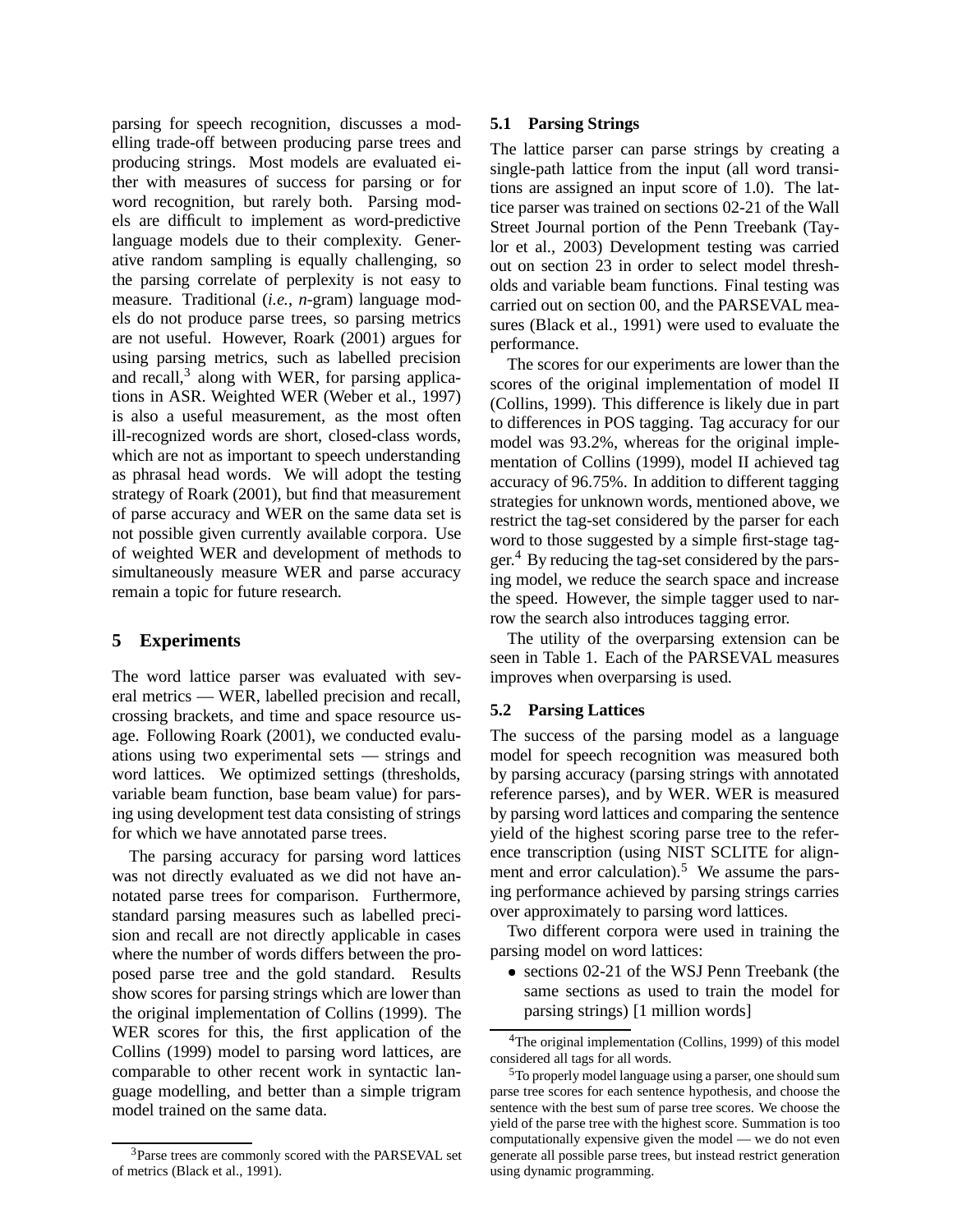| Exp. | ∩P | LP(%) | LR $\overline{(\%)}$ | CB   | $\mid$ 0 CB $(\% )$ | 2 CB (%) |
|------|----|-------|----------------------|------|---------------------|----------|
| Ref  |    | 88.7  | 89.0                 | 0.95 | 65.7                | 85.6     |
|      |    | 79.4  | 80.6                 | 1.89 | 46.2                | 74.5     |
| ∠    |    | 80.8  | 81.4                 |      | 44.3                | 80.4     |

Table 1: Results for parsing section  $0 \leq 40$  words) of the WSJ Penn Treebank: OP = overparsing, LP/LR  $=$  labelled precision/recall. CB is the average number of crossing brackets per sentence. 0 CB,  $\leq$  2 CB are the percentage of sentences with  $0$  or  $\leq 2$  crossing brackets respectively. *Ref* is model II of (Collins, 1999).

 section "1987" of the BLLIP corpus (Charniak et al., 1999) [20 million words]

The BLLIP corpus is a collection of Penn Treebank-style parses of the three-year (1987-1989) Wall Street Journal collection from the ACL/DCI corpus (approximately 30 million words).<sup>6</sup> The parses were automatically produced by the parser of Charniak (2001). As the memory usage of our model corresponds directly to the amount of training data used, we were restricted by available memory to use only one section (1987) of the total corpus. Using the BLLIP corpus, we expected to get lower quality parse results due to the higher parse error of the corpus, when compared to the manually annotated Penn Treebank. The WER was expected to improve, as the BLLIP corpus has much greater lexical coverage.

The training corpora were modified using a utility by Brian Roark to convert newspaper text to speechlike text, before being used as training input to the model. Specifically, all numbers were converted to words (60  $\rightarrow$  sixty) and all punctuation was removed.

We tested the performance of our parser on the word lattices from the NIST HUB-1 evaluation task of 1993. The lattices are derived from a set of utterances produced from Wall Street Journal text — the same domain as the Penn Treebank and the BLLIP training data. The word lattices were previously pruned to the 50-best paths by Brian Roark, using the A\* decoding of Chelba (2000). The word lattices of the HUB-1 corpus are directed acyclic graphs in the HTK Standard Lattice Format (SLF), consisting of a set of vertices and a set of edges. Vertices, or nodes, are defined by a time-stamp and labelled with a word. The set of labelled, weighted edges, represents the word utterances. A word *w* is hypothesized over edge *e* if *e* ends at a vertex *v* labelled *w*. Edges are associated with transition probabilities and are labelled with an acoustic score and a language model score. The lattices of the HUB-

1 corpus are annotated with trigram scores trained using a 20 thousand word vocabulary and 40 million word training sample. The word lattices have a unique start and end point, and each complete path through a lattice represents an utterance hypothesis. As the parser operates in a left-to-right manner, and closure is performed at each node, the input lattice edges must be processed in topological order. Input lattices were sorted before parsing. This corpus has been used in other work on syntactic language modelling (Chelba, 2000; Roark, 2001; Hall and Johnson, 2003).

The word lattices of the HUB-1 corpus are annotated with an acoustic score, *a*, and a trigram probability, *lm*, for each edge. The input edge score stored in the word lattice is:

$$
\log(P_{input}) = \alpha \log(a) + \beta \log(lm) \tag{3}
$$

where *a* is the acoustic score and *lm* is the trigram score stored in the lattice. The total edge weight in the parser is a scaled combination of these scores with the parser score derived with the model parameters:

$$
\log(w) = \alpha \log(a) + \beta \log(lm) + s \tag{4}
$$

where *w* is the edge weight, and *s* is the score assigned by the parameters of the parsing model. We optimized performance on a development subset of test data, yielding  $\alpha = 1/16$  and  $\beta = 1$ .

There is an important difference in the tokenization of the HUB-1 corpus and the Penn Treebank format. Clitics (*i.e.*, he's, wasn't) are split from their hosts in the Penn Treebank (*i.e.*, he 's, was n't), but not in the word lattices. The Treebank format cannot easily be converted into the lattice format, as often the two parts fall into different parse constituents. We used the lattices modified by Chelba  $(2000)$  in dealing with this problem — contracted words are split into two parts and the edge scores redistributed. We followed Hall and Johnson (2003) and used the Treebank tokenization for measuring the WER. The model was tested with and without overparsing.

<sup>6</sup>The sentences of the HUB-1 corpus are a subset of those in BLLIP. We removed all HUB-1 sentences from the BLLIP corpus used in training.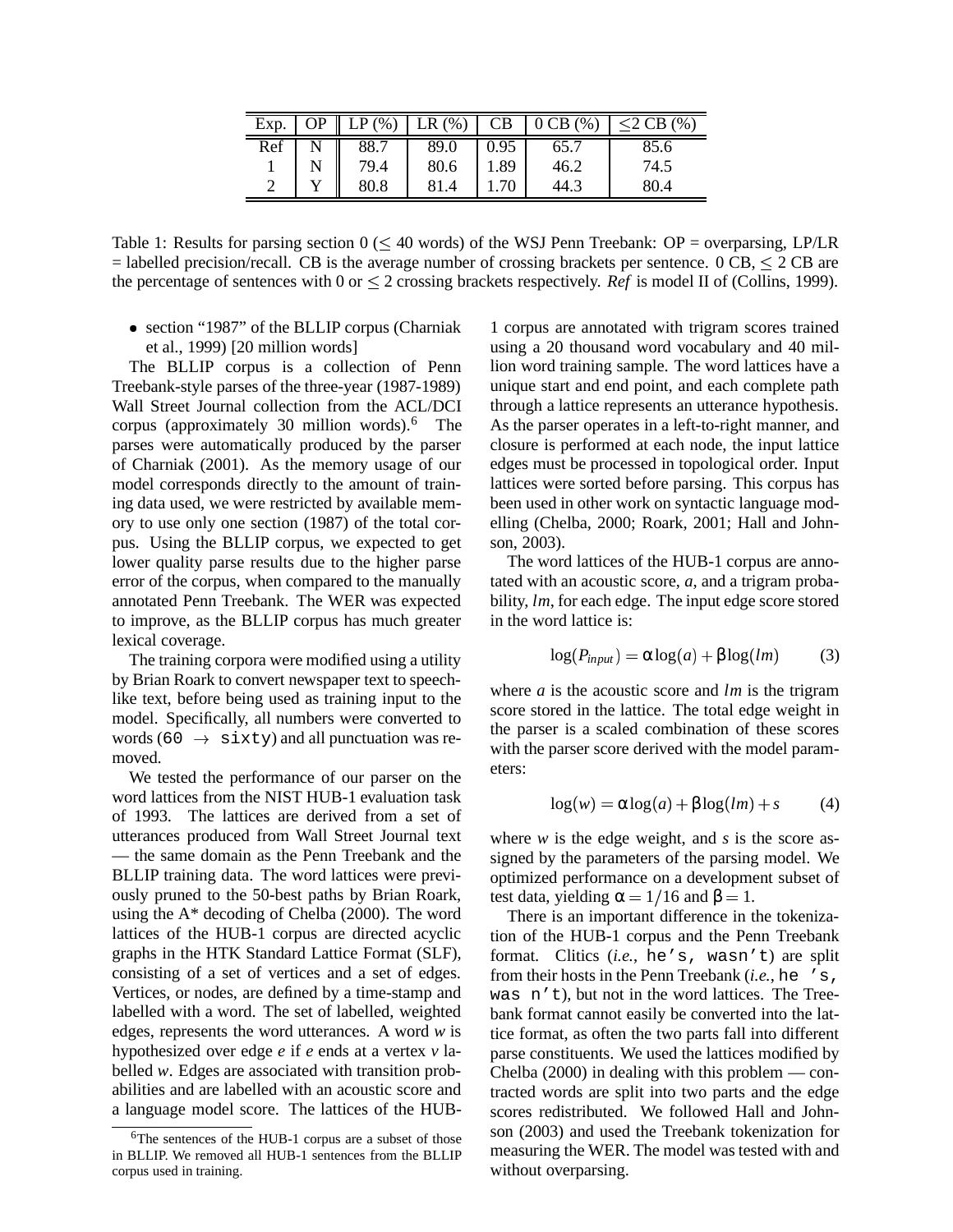We see from Table 2 that overparsing has little effect on the WER. The word sequence most easily parsed by the model (*i.e.*, generating the first complete parse tree) is likely also the word sequence found by overparsing. Although overparsing may have little effect on WER, we know from the experiments on strings that overparsing increases parse accuracy. This introduces a speed-accuracy tradeoff: depending on what type of output is required from the model (parse trees or strings), the additional time and resource requirements of overparsing may or may not be warranted.

#### **5.3 Parsing** *N***-Best Lattices vs.** *N***-Best Lists**

The application of the model to 50-best word lattices was compared to rescoring the 50-best paths individually (50-best list parsing). The results are presented in Table 2.

The cumulative number of edges added to the chart per word for *n*-best lists is an order of magnitude larger than for corresponding *n*-best lattices, in all cases. As the WERs are similar, we conclude that parsing *n*-best lists requires more work than parsing *n*-best lattices, for the same result. Therefore, parsing lattices is more efficient. This is because common substrings are only considered once per lattice. The amount of computational savings is dependent on the density of the lattices — for very dense lattices, the equivalent *n*-best list parsing will parse common substrings up to *n* times. In the limit of lowest density, a lattice may have paths without overlap, and the number of edges per word would be the same for the lattice and lists.

#### **5.4 Time and Space Requirements**

The algorithms and data structures were designed to minimize parameter lookup times and memory usage by the chart and parameter set (Collins, 2004). To increase parameter lookup speed, all parameter values are calculated for all levels of back-off at training time. By contrast, (Collins, 1999) calculates parameter values by looking up event counts at run-time. The implementation was then optimized using a memory and processor profiler and debugger. Parsing the complete set of HUB-1 lattices (213 sentences, a total of 3,446 words) on average takes approximately 8 hours, on an Intel Pentium 4 (1.6GHz) Linux system, using 1GB memory. Memory requirements for parsing lattices is vastly greater than equivalent parsing of a single sentence, as chart size increases with the number of divergent paths in a lattice. Additional analysis of resource issues can be found in Collins (2004).

#### **5.5 Comparison to Previous Work**

The results of our best experiments for lattice- and list-parsing are compared with previous results in Table 3. The oracle  $WER^7$  for the HUB-1 corpus is 3.4%. For the pruned 50-best lattices, the oracle WER is 7.8%. We see that by pruning the lattices using the trigram model, we already introduce additional error. Because of the memory usage and time required for parsing word lattices, we were unable to test our model on the original "acoustic" HUB-1 lattices, and are thus limited by the oracle WER of the 50-best lattices, and the bias introduced by pruning using a trigram model. Where available, we also present comparative scores of the sentence error rate (SER) — the percentage of sentences in the test set for which there was at least one recognition error. Note that due to the small (213 samples) size of the HUB-1 corpus, the differences seen in SER may not be significant.

We see an improvement in WER for our parsing model alone ( $\alpha = \beta = 0$ ) trained on 1 million words of the Penn Treebank compared to a trigram model trained on the same data — the "Treebank Trigram" noted in Table 3. This indicates that the larger context considered by our model allows for performance improvements over the trigram model alone. Further improvement is seen with the combination of acoustic, parsing, and trigram scores  $(\alpha = 1/16, \beta = 1)$ . However, the combination of the parsing model (trained on 1M words) with the lattice trigram (trained on 40M words) resulted in a higher WER than the lattice trigram alone. This indicates that our 1M word training set is not sufficient to permit effective combination with the lattice trigram. When the training of the head-driven parsing model was extended to the BLLIP 1987 corpus (20M words), the combination of models  $(\alpha = 1/16, \beta = 1)$  achieved additional improvement in WER over the lattice trigram alone.

The current best-performing models, in terms of WER, for the HUB-1 corpus, are the models of Roark (2001), Charniak (2001) (applied to *n*-best lists by Hall and Johnson (2003)), and the SLM of Chelba and Jelinek (2000) (applied to *n*-best lists by Xu et al. (2002)). However, *n*-best list parsing, as seen in our evaluation, requires repeated analysis of common subsequences, a less efficient process than directly parsing the word lattice.

The reported results of (Roark, 2001) and (Chelba, 2000) are for parsing models interpolated with the lattice trigram probabilities. Hall and John-

<sup>7</sup>The WER of the hypothesis which best matches the true utterance, *i.e.*, the lowest WER possible given the hypotheses set.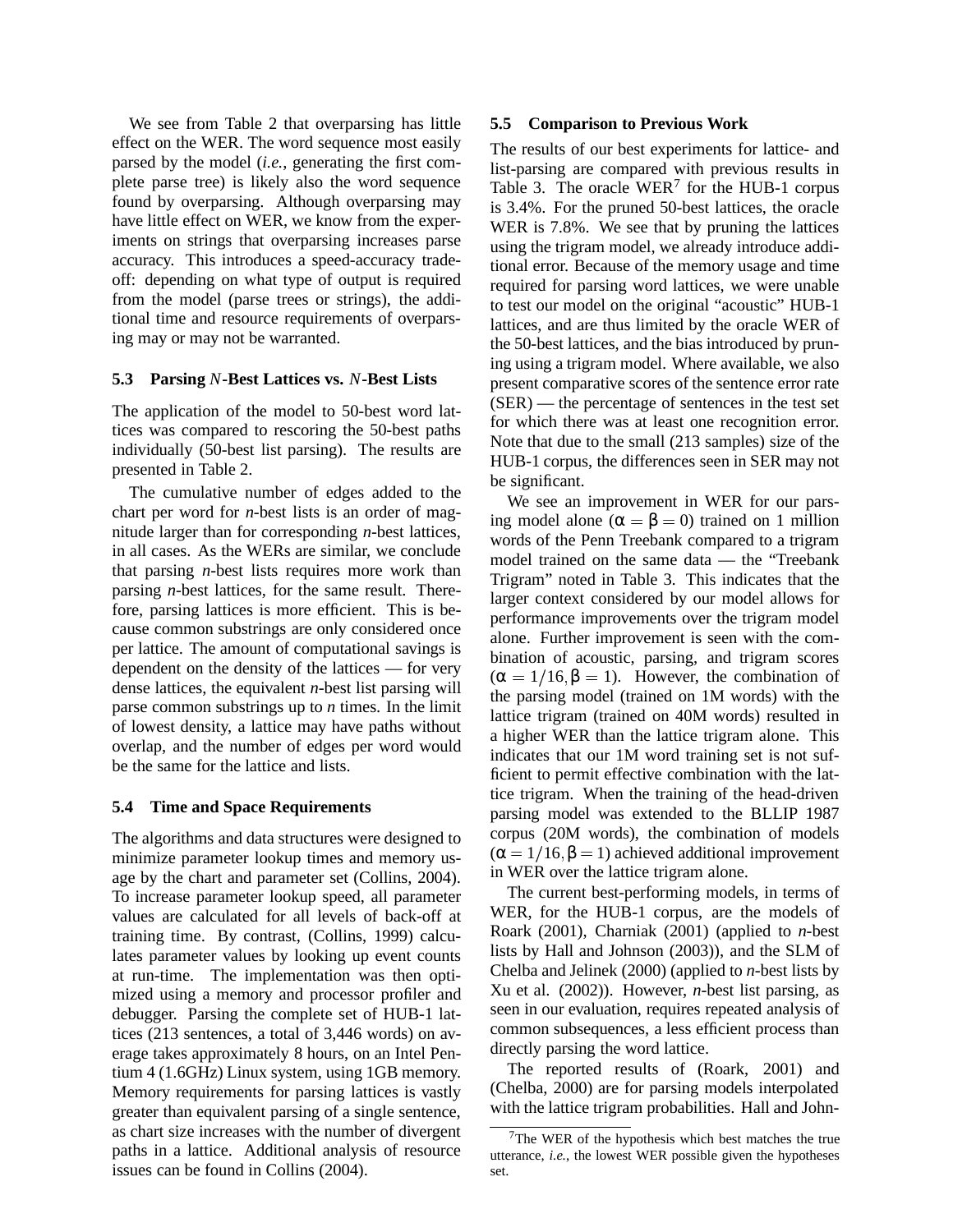| <b>Training Size</b> | Lattice/List | <b>OP</b> | WER  |     |     |      | Number of Edges |  |
|----------------------|--------------|-----------|------|-----|-----|------|-----------------|--|
|                      |              |           | S    |     |     |      | (per word)      |  |
| 1M                   | Lattice      | N         | 10.4 | 3.3 | 1.5 | 15.2 | 1788            |  |
| 1M                   | List         | N         | 10.4 | 3.2 | 1.4 | 15.0 | 10211           |  |
| 1M                   | Lattice      | Y         | 10.3 | 3.2 | 1.4 | 14.9 | 2855            |  |
| 1M                   | List         | Y         | 10.2 | 3.2 | 1.4 | 14.8 | 16821           |  |
| 20M                  | Lattice      | N         | 9.0  | 3.1 | 1.0 | 13.1 | 1735            |  |
| 20M                  | List         | N         | 9.0  | 3.1 | 1.0 | 13.1 | 9999            |  |
| 20M                  | Lattice      | Y         | 9.0  | 3.1 | 1.0 | 13.1 | 2801            |  |
| 20M                  | List         | Y         | 9.0  | 3.3 | 0.9 | 13.3 | 16030           |  |

Table 2: Results for parsing HUB-1 *n*-best word lattices and lists: OP = overparsing,  $S =$  substutitions (%), D = deletions (%), I = insertions (%), T = total WER (%). Variable beam function:  $\hat{b} = b/log((w+2)/2)$ . Training corpora: 1M = Penn Treebank sections 02-21; 20M = BLLIP section 1987.

| Model                                     | <i>n</i> -best List/Lattice | <b>Training Size</b> | $\overline{\text{WER}}$ (%) | $\overline{\text{SER } (%)}$ |
|-------------------------------------------|-----------------------------|----------------------|-----------------------------|------------------------------|
| Oracle (50-best lattice)                  | Lattice                     |                      | 7.8                         |                              |
| Charniak (2001)                           | List                        | 40M                  | 11.9                        |                              |
| Xu(2002)                                  | List                        | 20M                  | 12.3                        |                              |
| Roark $(2001)$ (with EM)                  | List                        | 2M                   | 12.7                        |                              |
| Hall (2003)                               | Lattice                     | 30M                  | 13.0                        |                              |
| Chelba (2000)                             | Lattice                     | 20M                  | 13.0                        |                              |
| Current ( $\alpha = 1/16$ , $\beta = 1$ ) | List                        | 20M                  | <b>13.1</b>                 | 71.0                         |
| Current ( $\alpha = 1/16$ , $\beta = 1$ ) | <b>Lattice</b>              | <b>20M</b>           | 13.1                        | 70.4                         |
| Roark (2001) (no EM)                      | List                        | 1M                   | 13.4                        |                              |
| Lattice Trigram                           | Lattice                     | 40M                  | 13.7                        | 69.0                         |
| Current ( $\alpha = 1/16$ , $\beta = 1$ ) | List                        | 1M                   | 14.8                        | 74.3                         |
| Current ( $\alpha = 1/16$ , $\beta = 1$ ) | <b>Lattice</b>              | 1M                   | 14.9                        | 74.0                         |
| Current ( $\alpha = \beta = 0$ )          | <b>Lattice</b>              | 1M                   | <b>16.0</b>                 | 75.5                         |
| Treebank Trigram                          | Lattice                     | 1M                   | 16.5                        | 79.8                         |
| No language model                         | Lattice                     |                      | 16.8                        | 84.0                         |

Table 3: Comparison of WER for parsing HUB-1 words lattices with best results of other works. SER = sentence error rate. WER = word error rate. "Speech-like" transformations were applied to all training corpora. Xu (2002) is an implementation of the model of Chelba (2000) for *n*-best list parsing. Hall (2003) is a lattice-parser related to Charniak (2001).

son (2003) does not use the lattice trigram scores directly. However, as in other works, the lattice trigram is used to prune the acoustic lattice to the 50 best paths. The difference in WER between our parser and those of Charniak (2001) and Roark (2001) applied to word lists may be due in part to the lower PARSEVAL scores of our system. Xu et al. (2002) report inverse correlation between labelled precision/recall and WER. We achieve 73.2/76.5% LP/LR on section 23 of the Penn Treebank, compared to 82.9/82.4% LP/LR of Roark (2001) and 90.1/90.1% LP/LR of Charniak (2000). Another contributing factor to the accuracy of Charniak  $(2001)$  is the size of the training set  $-20M$  words larger than that used in this work. The low WER of Roark (2001), a top-down probabilistic parsing model, was achieved by training the model on 1 million words of the Penn Treebank, then performing a single pass of Expectation Maximization (EM) on a further 1.2 million words.

# **6 Conclusions**

In this work we present an adaptation of the parsing model of Collins (1999) for application to ASR. The system was evaluated over two sets of data: strings and word lattices. As PARSEVAL measures are not applicable to word lattices, we measured the parsing accuracy using string input. The resulting scores were lower than that original implementation of the model. Despite this, the model was successful as a